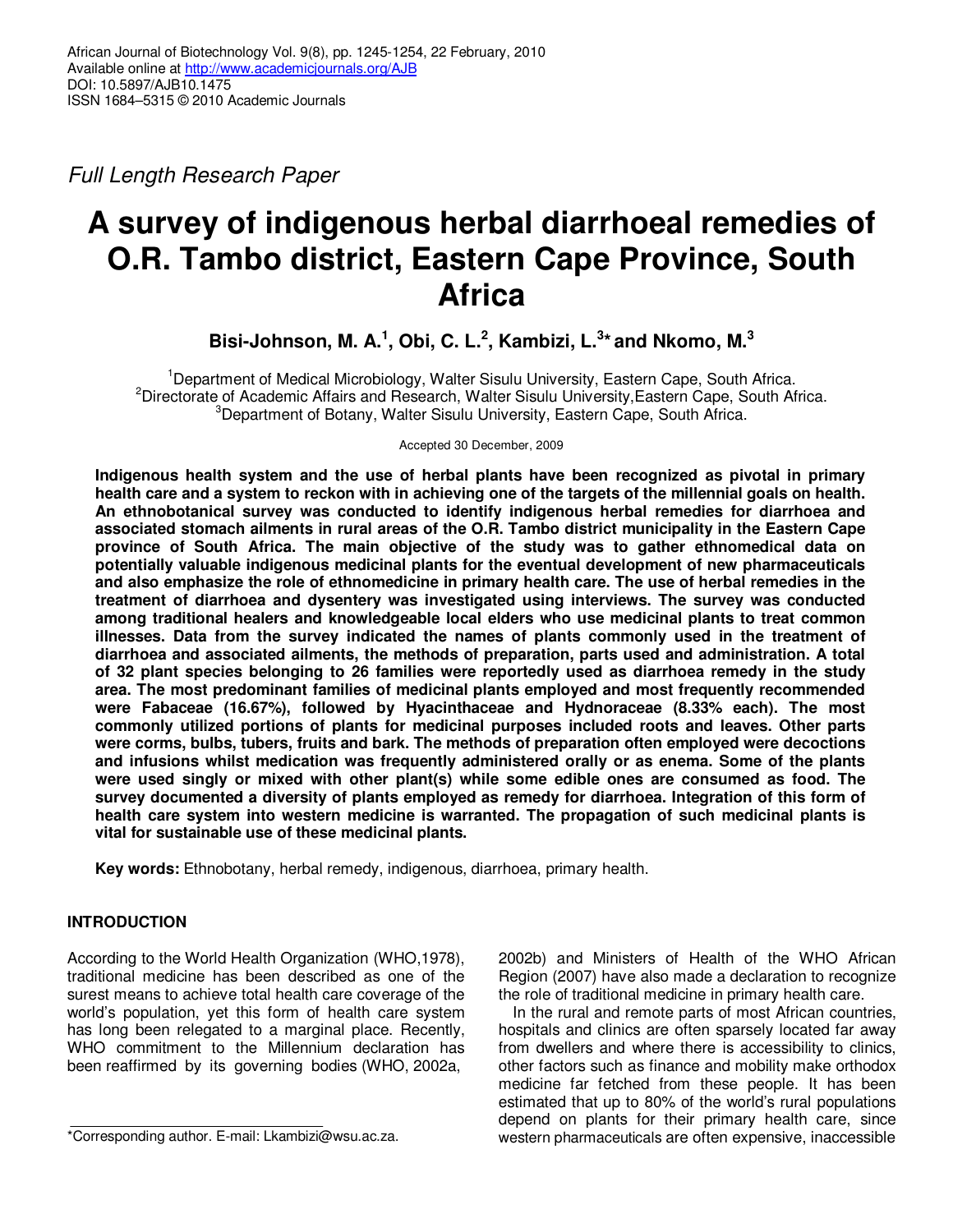

**Figure 1**. Map of O.R. Tambo District Municipality. Source: http://isrdp.dplg.gov.za/documents/IDP/ISRDP/OR\_ Tambo\_IDP.pdf.

or unsuitable (Cunningham, 1993; WHO, 1978). Considering the relative ratios of traditional practitioners and university-trained doctors in relation to the whole population in African countries, traditional healers and remedies made from plants play an important role in the health of millions of people. The people are reliant on traditional healers who usually reside among them trusting their ingenuity on the use of herbs and some other cultural and traditional beliefs. These facts thus provide a role for traditional healers among the rural dwellers' trust.

It is becoming increasingly urgent to document the medicinal use of African plants because of the rapid loss of the natural habitat for some of these plants due to anthropogenic activities. The migration factor especially among the youths to urban areas as well as the demise of most of the local practitioners along with their wealth of knowledge are sources of threat to the future of most of the important cultures including knowledge on the use of plant species (Akerele et al., 1991; Bodeker, 1994; Schlage et al., 1999).

Several studies have been conducted in the Eastern Cape to identify and document biodiversity and ethnomedicinal value of the province (Dold and Cocks, 2001; Kambizi and Afolayan, 2008; Mucina and Rutherford, 2006; Van Wyk and Smith, 2001). Nevertheless, exploration of the plant biodiversity of the province is in-

exhaustive due to the vastness of the vegetation hence the survey of O.R. Tambo district municipality (ORTDM). This paper presents findings of a survey of the indigenous herbal diarrhoeal remedies in the O.R. Tambo District of the Eastern Cape, South Africa. The main objective of the study was to gather and document ethnomedical data on potentially valuable indigenous medicinal plants for the eventual development of new pharmaceuticals and also emphasize the role of ethnomedicine in primary health care.

## **A brief description of O.R. Tambo district municipality**

O.R. Tambo district municipality (ORTDM) is located in the east of the Eastern Cape Province along the Indian Ocean coastline of South Africa. It is situated in the former Transkei homeland area of the province which falls within the latitudes  $30^{\circ}$  00' and  $34^{\circ}$  15' South and longitudes 22° 45' and 30° 15' East. ORTDM is bordered by the Alfred Nzo district to the North, Ukhahlamba district to the Northwest, Chris Hani to the West and Amathole district to the Southwest (Figure 1). It is more than 2,700 m above sea level and descends southward from the great interior plateau to form a relatively narrow coastal plain along the Indian Ocean (http://isrdp.dplg.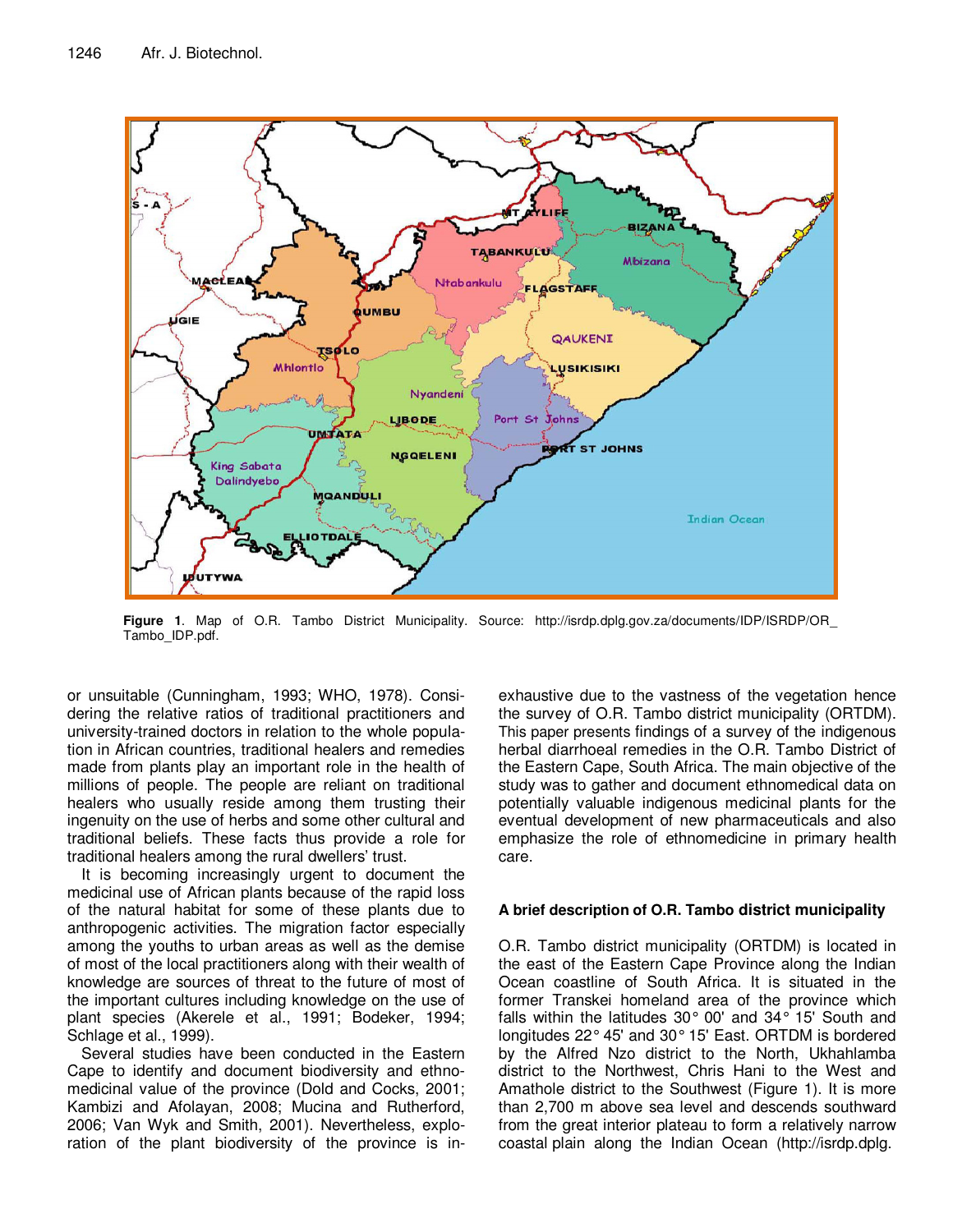gov.za/documents/IDP/ISRDP/ OR\_Tambo\_IDP.pdf).

The population of the district municipality stands at 1.7 million persons and covers an area of 16,617 square km<sup>2</sup>. A total of 93% of the district municipality's population reside in rural areas while an estimated 77% of the population is unemployed (STATSSA, 2001). The mothertongue of the majority of the dwellers is *isiXhosa*, an Nguni language while the rest of the people speak Afrikaans and English.

The region is predominantly rural with large tracts of arable land. Nevertheless, agriculture in ORTDM is inadequately developed and largely subsistence. Traditionally, Eastern Cape is known for rearing livestock which represents 70% of the province's gross agricultural income. (http://www.britannica.com/EBchecked /topic/ 176933/Eastern-Cape).

This study area includes moderate and high rainfall areas. ORTDM has a diversity of vegetation, from grasslands and thicket to forests and bushveld including coastal and marine habitats. The district is considered to have the richest natural resources and the most fertile areas in the country, with good soils and climatic condition (http://isrdp.dplg.gov.za/documents/IDP/ISRDP/OR\_Tambo \_IDP.pdf). The vegetation of the study region has been previously described (Cawe et al., 1994; Clark et al., 2008; Mucina and Rutherford, 2006; Van Wyk and Smith, 2001).

However, due to the rich flora of this study area coupled with the disappearing traditional knowledge on medicinally useful plants, a lot of grounds still needs to be covered in the documentation of the indigenous knowledge on medicinal plants. Thus, it is critical to preserve the plants and knowledge of their uses.

Diarrhoeal diseases are often associated with low living standards, poor sanitation infrastructure and poor access to potable water sources. The predominantly rural Eastern Cape Province (ECP) is noted for lack of proper sanitation and piped or clean water (ECDOH, 2009). Hence, water-borne diseases are not far-fetched from ORTDM with its predominant rural dwellers depending largely on spring, pond or river water which are often shared with domestic animals. According to a previous study in South Africa (Obi et al., 2007), incidence of diarrhoea could be linked to poor quality of household drinking water. A recent Eastern Cape Department of Health statistics (2009) confirmed a significant number of deaths due to diarrhoea among children, with the highest number of deaths reported in the ORTDM. Of grave health conesquences is cholera which recently ravaged Zimbabwe and rapidly spread into South Africa. Kwa-Zulu Natal (KZN) Province of South Africa was designated as endemic for cholera (Henninger and Snell, 2002). ORTDM shares border with KZN and as indicted in Figure 2, it is worth noting that the blue arrow indicating direction of spread of cholera is towards ORTDM. A recent outbreak of cholera in South Africa between November 2008 and April 2009 claimed 65 lives whilst there was >12, 000

case definitions of the disease (Archer et al., 2009). With the high incidence of HIV/AIDS and multidrug resistant TB in South Africa (Cohen, 2006; Jones et al., 2008), diarrhoea can pose a serious challenge to the public health in terms of burden of diseases.

### **MATERIALS AND METHODS**

An ethnobotanical survey on medicinal plants employed in the treatment of diarrhoea and associated ailments was conducted within ORTDM. Areas visited included Port St. Johns, Lusikisiki, Flagstaff, Tabankulu, Bizana, Ugie and Coffee bay from June 2008 to February 2009. The investigation was carried out using interviews among traditional healers and knowledgeable local elders who use medicinal plants to treat common illnesses. Questionnaires were administered through personal contact discussions. This method proved to be a very viable and an effective option of data collection. The choice to employ this particular method was heavily influenced by the literacy levels, remote locations visited and willingness of the respondents that participated in this survey. The traditional healers consulted were trained practitioners of repute within the various communities. The survey was to elicit information on the names of plants commonly used in the treatment of diarrhoea and associated ailments, the methods of preparation, parts used and administration. Interviews were conducted in isiXhosa, the local language of the informants and were later translated to English. In most cases the interviews often started in the form of informal discussions to gain the confidence of the interviewees.

With the assistance of the local practitioners, samples of the plant material used as diarrhoeal remedy were collected from the wild. Scientific identification of samples was aided by staff of the herbarium of Walter Sisulu University, where voucher specimens were deposited. Further characterization of plants and their usage was established by consultation of literatures and monographs (Hutchings et al., 1996; Pooley, 1993, 1998). For data analysis, plant species were grouped into their respective families along with local and common names. An inventory of plant species was compiled from this fieldwork.

## **RESULTS**

Ethnobotanical information obtained from the study area on medicinal plants used in the treatment of diarrhoea revealed 33 medicinal plants scattered in 26 families. Table 1 shows the diverse families of the various indigenous medicinal plants. Among the families, Fabaceae provided the highest proportion of medicinal plants prescribed at 16.67% followed by Hyacinthaceae and Hydnoraceae, 8.33% each.

About 30 visits were conducted involving 15 traditional healers and knowledgeable elders with more than one visit per interviewee in most cases. The rationale behind the use of some of the medicinal plants listed according to the traditional healers was that the information about the plants were revealed to them by their ancestors in their dreams or knowledge about the plants was passed onto them by parents or experienced mentors. Most traditional healers claimed never to use cultivated plants but depended on sourcing from the wild. The usage and preparation as described by the interviewees are shown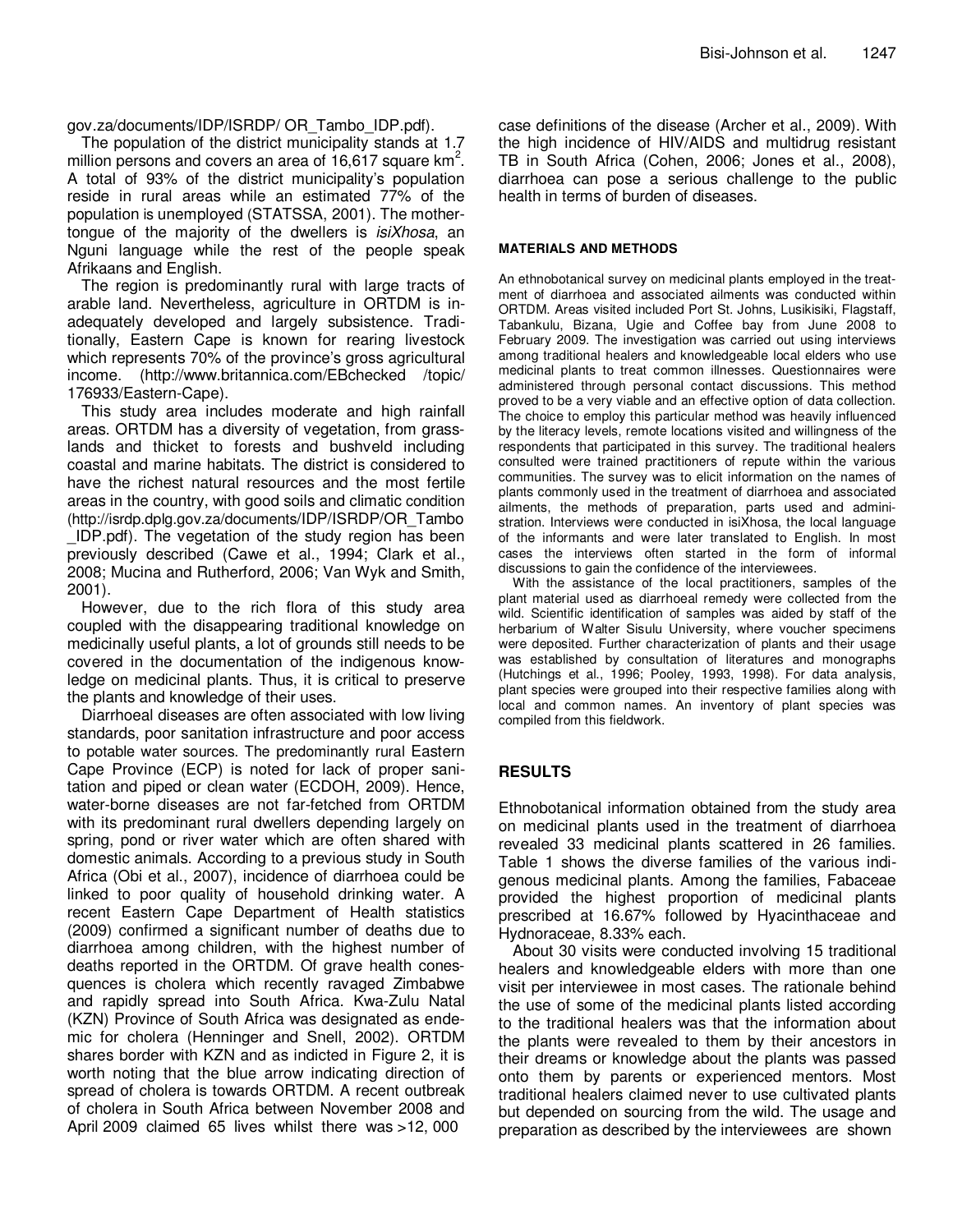

**Figure 2.** WHO cholera endemic zone. Source: www.who.int/entity/heli/tools/en/gridmap2.jpg; Henninger and Snell (2002).

on Table 1.

The frequently utilized portions of plants for medicinal purposes included roots, corms, leaves and bark but roots were the mostly used preparation of medicine for the treatment of diarrhoea, followed by the use of leaves. The methods of preparation varied considerably from one healer to the other. Plant remedies were often utilized in the form of decoctions and infusions. Extraction may be hot by boiling in water or mere soaking plant parts in cold water. Plant parts may be eaten raw in some cases whilst medication is frequently administered orally or as enema. Some of these plants were used singly or mixed with other plant(s) or even with western mixtures such as salt, vinegar and in a particular instance Amsphogel (Aluminum hydroxide) was mixed with plant part by the traditional healer. The survey also revealed that dosage of plant extracts was not consistent. The analysis revealed the diversity of indigenous plants used as diarhoeal remedy in OR Tambo. These medicinal plants which are of value

in the treatment of diarrhoea are also used to treat different other ailments while some edible ones are consumed as food.

# **DISCUSSION**

Traditional medicine is the most widely used medical system in the rural setting of ORTDM. Orthodox medicine is costly and often inaccessible. Not only is ethnomedicine popular and acceptable due to their important role in primary health-care delivery systems, but also, in many areas, it has been the only system available. Likewise, medicinal plants need more attention because it forms an essential component of the total well-being of humans particularly the rural dwellers whose major sources of food, shelter, energy and medicines are forest plants (Akerele, 1988; Hamayun et al., 2003). Furthermore, the emerging global problem of multidrug resistant pathogens (Alekshun and Levy, 2007; Bisi-Johnson et al.,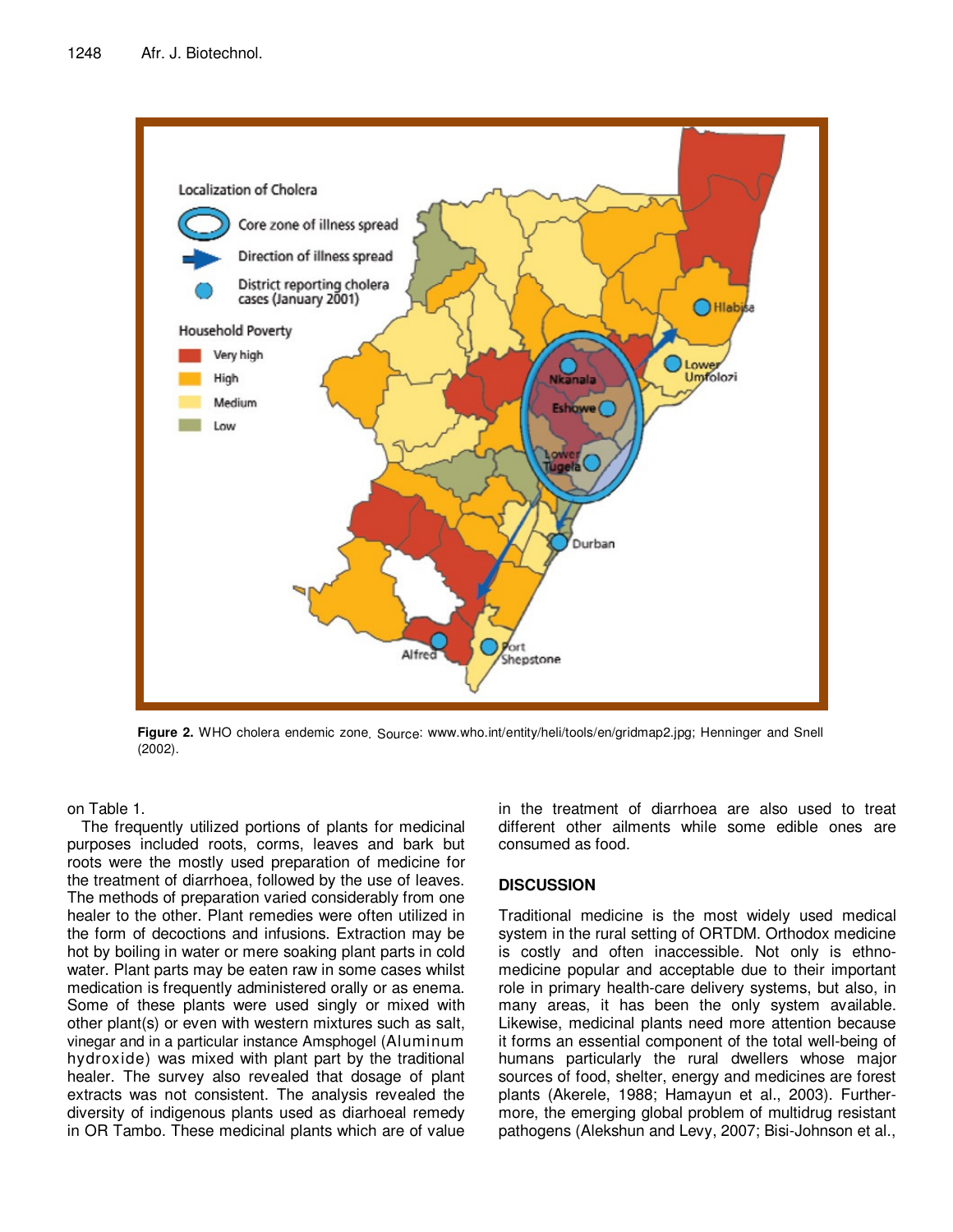**Table 1.** Herbal remedies used for the treatment of diarrhoea and associated ailments.

| <b>FAMILY/SCIENTIFIC NAMES</b><br><b>COMMON NAME</b>                                                                   | <b>LOCAL</b><br><b>NAMES</b>                                                           | <b>PLANT</b><br><b>PART</b> | <b>USAGE &amp;</b><br><b>PREPARATION</b>                                                                            | <b>OTHER USAGE</b>                                                                                                                                                                                                               |
|------------------------------------------------------------------------------------------------------------------------|----------------------------------------------------------------------------------------|-----------------------------|---------------------------------------------------------------------------------------------------------------------|----------------------------------------------------------------------------------------------------------------------------------------------------------------------------------------------------------------------------------|
| <b>ALLIACEAE</b><br>Tulbaghia alliacea L.f.<br><b>Wild Garlic</b>                                                      | Umwelela (X)<br>ivimba-<br>mpunzi (X)<br>Sikwa (Z)                                     | <b>Bulb</b>                 | Stomach ailments, bulb<br>infusion taken orally to<br>treat fever.                                                  | Remedy for tuberculosis (TB) and<br>influenza, as an antihypertensive or<br>to expel intestinal worms (W & B-B,<br>1962). As a medicated bath to treat<br>paralysis, rheumatism and reduce<br>fever temperature (W & B-B, 1962). |
| <b>AMARANTHACEAE</b><br>Hermbstaedtia odorata<br>Wild<br>Cockscomb Rooi-aarbossie                                      | Ubuphuphu<br>(X,Z)                                                                     | Leaves                      | Leaves eaten as food and<br>infusion for diarrhoea.                                                                 | Root cleansing stomach wash<br>alone or with Acaccia xanthophloea<br>and Cappa (Hutchings et al., 1996).                                                                                                                         |
| <b>AMARYLLIDACCEAE</b><br>Scadoxus<br>puniceus<br>(=Hemanthus magnificus, H.<br>natalensis)<br>Bloody Lily, Snake Lily | Umphompho<br>-wezinja,<br>Isiphompo,<br>umgola $(Z)$                                   | <b>Bulb</b><br>&<br>roots   | Stomach<br>ailments,<br>diarrhoea, nausea.                                                                          | Bulb poisonous, use for poultices<br>(Batten & Bokelmann, 1966).<br>Coughs (Bryant, 1966), headaches,<br>poisoning antidote (Hutchings et al.,<br>1996).                                                                         |
| <b>ANACARDIACEAE</b><br>Protorhus longifolia (Bernh. ex<br>C. Krauss) Engl.<br>Red Beech                               | Izintlwa.<br>ikubalo,<br>umkupati (X)                                                  | Bark                        | Bark dried powdered and<br>guava and Qangazani<br>boiled & taken orally for<br>diarrhoea<br>and<br>bloody<br>stool. | Heart burn and stomach bleeding<br>(Hutchings et al., 1996).                                                                                                                                                                     |
| <b>APOCYNACEAE</b><br>Acokanthera<br>oppositifolia<br>(Lam.) Codd= A. venenata<br>Common Poison-bush                   | inHlungunye<br>mbe<br>Intlungunyem<br>be $(X, Z)$                                      | Leaves                      | decoction<br>Leaf<br>tor<br>stomach ache, diarrhoea,<br>antihelmintic                                               | Treat snakebite (Gerstner, 1939).<br>Spider<br>aches,<br>intestinal<br>bite,<br>cold<br>(Pooley,<br>worms.<br>1993).<br>Powder from dried roots as snuff for<br>headache (Bhat & Jacobs, 1995).                                  |
| <b>ASCLEPIADACEAE</b><br>Xysmalobium undulatum (L.)<br>W.T.Aiton<br>Milkwort, Uzura                                    | Ishongwe<br>(X,Z),<br>Itsongwe                                                         | Roots                       | Boil root for diarrhoea,<br>stomach ailments or pain.                                                               | Headaches<br>Dysentery,<br>(Pujol,<br>1990). Flower and seed decoction<br>for colic, poison antidote (W & B-B,<br>1962)                                                                                                          |
| <b>ASPHODELACEAE</b><br>Aloe candelabrum Berger.<br>Candelabrum Aloe                                                   | Ikhalana<br>Inkalane (X)<br>Uphondonde                                                 | Leaves                      | decoction<br>Leaf<br>for<br>diarrhoea.                                                                              |                                                                                                                                                                                                                                  |
| Bulbine abyssinica,<br>Bushy Bulbine,                                                                                  | (Z)<br>Utswelana<br>Intelezi<br>(X)<br>Ibhucu (Z),<br>Incelwane<br>(X);                | Leaves,<br>tubers           | Boil leaves for vomiting,<br>diarrhoea, TB.                                                                         | Treat bilharzias, dysentery, cracked<br>lips, skin ailments, urinary<br>complaints,<br>rheumatism,<br>as a<br>Tuber<br>charm<br>(Pooley,<br>1998).<br>decoctions-antispasmodic to quell<br>vomiting (Hutchings et al., 1996).    |
| <b>ASTERACEAE</b><br>Bidens bipinnata<br>Spanish-black jack,<br>Spanish<br>needle                                      | Uvelemampo<br>ndweni<br>uvelegoli                                                      | Leaves                      | Leaves edible, infusion for<br>diarrhoea.                                                                           | Rheumatism (W & B-B, 1962).<br>Hemorrhage, reduce cancer, flu,<br>cold, fever (Pooley, 1998).                                                                                                                                    |
| <b>CORNACEAE</b><br>(Burm.f.)<br>Curtisia<br>dentata<br>C.A.Sm.= C. faginea<br>Assegaai                                | Umlahleni<br>(X,Z),<br>Unsirayi (X),<br>Umgxina,<br>Umlahleni<br>(Sefile),<br>Uzintlwa | Bark,<br>Root               | Diarrhoea,<br>stomach<br>ailments.                                                                                  | Stomach<br>ailments<br>including<br>diarrhoea,<br>blood<br>strengthener,<br>aphrodisiac (Pajol, 1990).                                                                                                                           |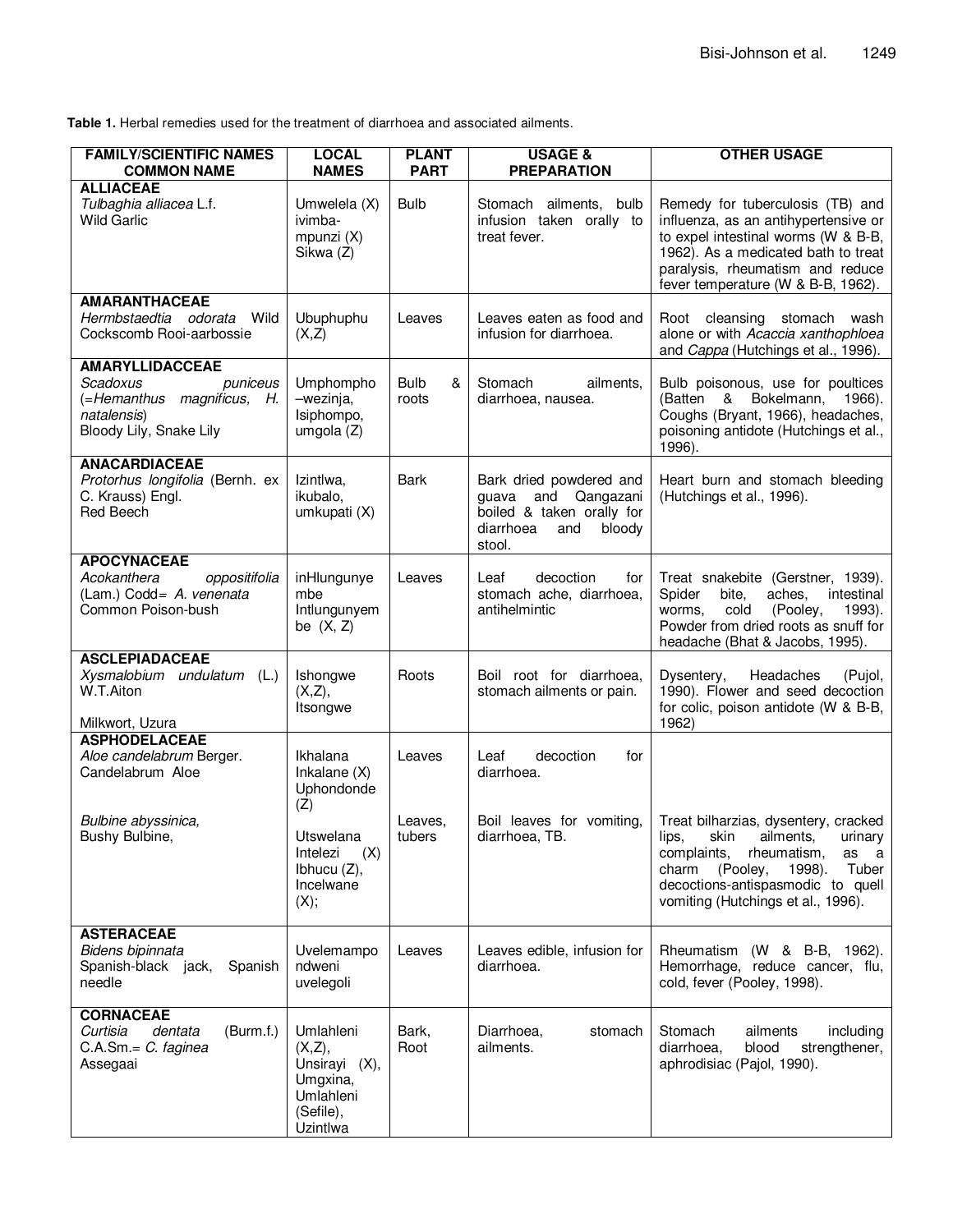## **Table 1.** Contd.

| <b>EUPHORBIACEAE</b>                                                                                                  |                                                                                  |                             |                                                                                                                                                                                                                                         |                                                                                                                                                                                                                                                                         |
|-----------------------------------------------------------------------------------------------------------------------|----------------------------------------------------------------------------------|-----------------------------|-----------------------------------------------------------------------------------------------------------------------------------------------------------------------------------------------------------------------------------------|-------------------------------------------------------------------------------------------------------------------------------------------------------------------------------------------------------------------------------------------------------------------------|
| cooperi N.E.Br.<br>Euphorbia<br>ex. Berger<br>Milkweed,<br>Euphorbia<br>or<br>Transvaal<br>Spurge,<br>Candelabra Tree | Umhlonhlo (X)                                                                    | Bark<br>οf<br>root          | Bark of root ground dry<br>boiled, then mix with a<br>sachet epsom salt,<br>cool & add 2 spoons<br>vinegar for diarrhoea,<br>stomach disorders.<br>For infants, mix equal<br>portion of decoction<br>with Amsphojel<br>to flavour milk. |                                                                                                                                                                                                                                                                         |
| <b>FABACEAE</b><br>subfamily MIMOSACEAE<br>Acacia mearnsii De Wild<br>Blackwood, Black Wattle                         | Ublekwana (X)<br>Udywabasi (X, Z)<br>Indywabasi                                  | <b>Bark</b>                 | infusion taken<br>Bark<br>orally for<br>diarrhoea,<br>dysentery                                                                                                                                                                         | Sore throat, coughs, children fever,<br>tooth ache (Hutchings et al., 1996).<br>Syphilis,<br>stop<br>bleeding<br>(Jacot                                                                                                                                                 |
| <b>FABACEAE</b><br>(LEGUMINOSAE)<br>Elephantorrhiza elephantina<br>(Burch.)<br><b>Skeels</b><br>Elephant's Root       | Intolwane $(X,Z)$                                                                | Root,<br>stem               | Boil equal part plant<br>Acokanthera<br>and<br>oblongifolia<br>for<br>diarrhoea.<br>stomach<br>ailment. Infusion of<br>ground stem alone for<br>diarrhoea<br>and<br>menstrual disorder.                                                 | Guillardmod, 1971), chest complaints,<br>heart conditions (W & B-B, 1962).<br>Fever, ulcers, dysentery, diarrhoea,<br>dysmenorrhoea (Bryant, 1966).                                                                                                                     |
| <b>GERANIACEAE</b><br>Pelargonium sidoides<br>Rose-scented Pelargonium<br>P. luridum<br>Wild geranum                  | Umsongelo (X)<br>Umsongelo,<br>ishwaqa                                           | Leaves,<br>roots<br>Leaves  | Infusion of leaves or<br>for<br>root<br>enema<br>diarrhoea,<br>dysentery<br>and vomiting.<br>Eaten<br>raw<br>as<br>vegetable,<br>treat<br>dysentery,<br>nausea,                                                                         | Bruised leaves soothes skin rashes, in<br>tea to treat kidney & bladder ailments,<br>nausea.<br>gonorrhoea, root decoction severe<br>diarrhoea in Transkei (Hutchings et al.,<br>1996).<br>Leaf paste for wound, powdered root<br>mixed with food for dysentery (W & B- |
| <b>HYACINTHACEAE</b><br>(Mill.)<br>Eucomis autumnalis<br>Chitt.<br>Common Pineapple Flower                            | Ubuhlungu<br>becanti<br>Isithithibala (X)<br>Umathunga (Z)                       | <b>Bulb</b>                 | vomiting, fever<br>Boil bulb for abdominal<br>problems.                                                                                                                                                                                 | B, 1962).<br>Decoctions of bulb and roots for coli,<br>(Cunningham,<br>flatulence<br>1993).<br>Syphilis (W & B-B, 1962). Treat urinary<br>pulmonary<br>ailments,<br>fever<br>(Hutchings et al., 1996; Roberts,<br>1990).                                                |
| Scilla<br>(Burch.)<br>nervosa<br>Jessop<br><b>White Scilla</b><br>Scilla sp.                                          | Umagaqana,<br>(X),<br>magagana<br>Imbizankulu<br>ingema $(Z)$<br>Umasixabane (X) | <b>Bulb</b><br>Root         | All purpose herb. For<br>diarrhoea, TB, various<br>diseases,<br>cleans<br>blood.<br>Infusion<br>οf<br>ground<br>tuber and H. africana<br>and Curtisia dentate<br>for diarrhoea                                                          | Purgative, sprain, fracture, cancers (W<br>& B-B,<br>1962). Rheumatic fever,<br>dysentery (Rood, 1994; Silayo et al.<br>1999).                                                                                                                                          |
| <b>HYDNORACEAE</b><br>Hydnora africana<br>Warty Jackal Food,<br>Jakkalskos Kanip                                      | Ubuklunga (X)<br>Umavumbuka(Z),<br>Umafumbuka (X)                                | Fruits,<br>tuber,<br>leaves | Boil handful of ground<br>dried<br>tubers<br>and<br>blackwood and peach<br>for diarrhea                                                                                                                                                 | Parasitic on Euphorbia roots. Fruit pulp<br>like potato eaten by people birds<br>jackal, plant dried ground raw for<br>amenorrhoea.<br>Swollen<br>dysentery,<br>glands or inflamed throat (W & B-B,<br>1962).                                                           |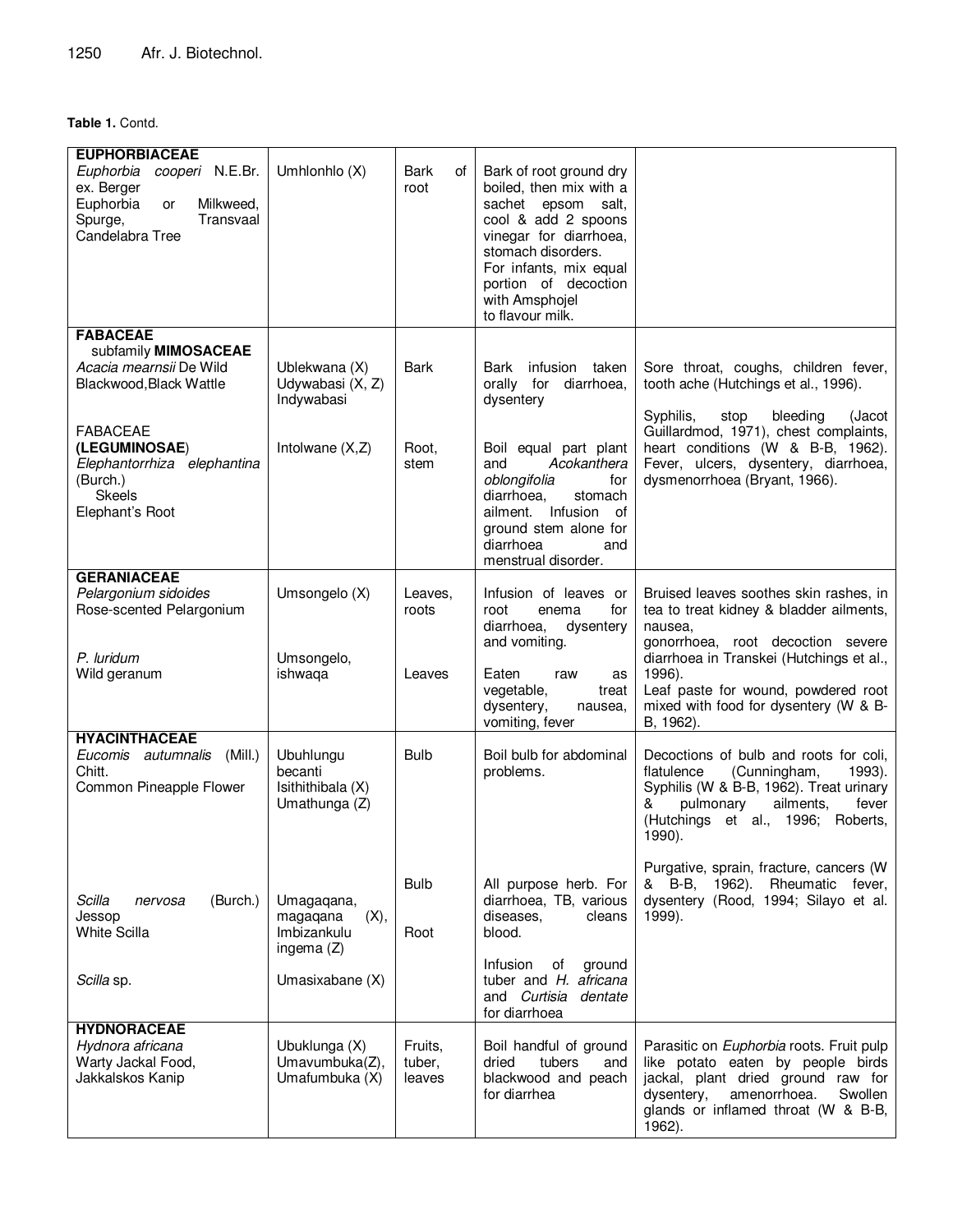**Table 1.** Contd.

| <b>HYPOXIDACEAE</b><br>Hypoxis latifolia Hook.<br>African potato (Eng.)<br>Small Yellow star-flower                                 | Inongwe<br>Ilabateka (X)                                                         | Tuber                     | Boil ground dried tuber<br>for diarrhoea.                                                                                                                                                                                                              | Treat benign prostrate (van Staden,<br>1981). Headaches, dizziness, mental<br>disorders, inflammation, HIV (Singh,                                                                                                                              |
|-------------------------------------------------------------------------------------------------------------------------------------|----------------------------------------------------------------------------------|---------------------------|--------------------------------------------------------------------------------------------------------------------------------------------------------------------------------------------------------------------------------------------------------|-------------------------------------------------------------------------------------------------------------------------------------------------------------------------------------------------------------------------------------------------|
| hemerocallidea<br>Н.<br>Н.<br>$=$<br>rooperi Star-flower                                                                            | Inongwe<br>Ilabateka (X)                                                         |                           |                                                                                                                                                                                                                                                        | 1999; van Wyk, 2000).                                                                                                                                                                                                                           |
| <b>IRIDACEAE</b><br>Gladiolus<br>sericeo-villosus<br>Hook.f. forma sericeo-villosus<br>Natal Lily,<br>parrot's<br>beak<br>gladiolus | Umnunge (X)                                                                      | Corm                      | Corm's decoction for<br>cold and dysentery, TB<br>(use with care)                                                                                                                                                                                      | Corms for dysentery oral and enema<br>((Hutchings et al., 1996). Impotence (W<br>& B-B, 1962). Menstrual pain (Bryant,<br>1966).                                                                                                                |
| <b>MESEMBRYANTHEMACEA</b><br>Е<br>Carprobotus edulis<br>Hottentot's<br>fig,<br>ghaukum,<br>rankvy                                   | Ikhambi-<br>lamabulawo,<br>umgongozi,<br>Igcuthuma<br>Unomatyumtyum,<br>igcukuma | Leaves                    | Various<br>diseases.<br>diarrhoea                                                                                                                                                                                                                      | Allergies,<br>diabetes,<br>throats<br>sore<br>(Hutchings et al., 1996). Juice from<br>pounded leaves as gargle for sore<br>throats,<br>diphtheria,<br>thrush,<br>treat<br>troubles,<br>digestive<br>diarrhea<br>&<br>dysentery (W & B-B, 1962). |
| <b>MYRTACEAE</b><br>Psidium guajava L.<br>Guava                                                                                     | Ugwava $(X,Z)$                                                                   | Leaves                    | boiled<br>Leaves<br>for<br>alone or mixed<br>with<br>other<br>plants<br>for<br>diarrhea.                                                                                                                                                               | Infusion of leaves for bloody diarrhea<br>(Hutchings et al., 1996).<br>Roots for veneral disease by Vhavenda<br>(Mabogo, 1990 The Ethnobotany of the<br>Vhavenda. Unpublished Master of<br>Science Thesis, University of Pretoria).             |
| <b>OLEACEAE</b><br>Olea<br>subsp.<br>europaea<br>Africana<br><b>Wild Olive</b>                                                      | Uzintlwa (X)                                                                     | Fruit                     | Infusion for diarrhoea<br>and bloody Stool                                                                                                                                                                                                             | for<br>urinary<br>bladder<br>Leaves<br>and<br>infections (Roberts, 1983;<br>Pooley,<br>1993). Immature fruits as astringents<br>against diarrhea (Iwu, 1993).                                                                                   |
| <b>POLYGONACEAE</b><br>Rumex obtusifolius<br><b>Dock</b>                                                                            | Idololenkonyane<br>(X,Z)                                                         | Leaves                    | Leaf<br>extract<br>for<br>diarrhea                                                                                                                                                                                                                     | Infertility in women (W & B-B, 1962).<br>Leaf decoction for worms (W & B-B,<br>1962). Scabies, powdered root as<br>gargle for laryngitis                                                                                                        |
| <b>ROSACEAE</b><br>Prunus<br>africana<br>(Hook.f.)<br>Kalkman<br>Red<br>Stinkwood,<br>Bitter Almond, Peach                          | Umkhakhazi (X),<br>Umkakase (X)                                                  | Roots                     | Root of peach<br>and<br>bark of blackwood and<br>leaves of guava and<br>roots of umswaninge<br>diarrhoea,<br>for<br>abdominal ailments.                                                                                                                | The bark extracts<br>have<br>become<br>popular in Europe for the treatment of<br>benign prostate hypertrophy (Van Wyk<br>et al. 1997)                                                                                                           |
| <b>RUBIACEAE</b><br>Pentanisia prunelloides<br>(Klotzsch ex Eckl. & Zeyh)<br>Walp<br>Broad-leaved Pentanisia                        | Icishamlilo,<br>Icimamilo<br>(X,Z)                                               | Roots,<br>leaves.<br>bulb | Boil grated dried bulb,<br>a spoon taken orally to<br>stop<br>vomiting,<br>diarrhoea in children.<br>For adult, a wine shot<br>3 times daily. Expose<br>face to steam from<br>herb<br>boiling<br>fro<br>pimples. Rub leaves to<br>soothe swollen body. | A range of ailments, root as<br>enema for stomach pain (Hutchings et<br>al., 1996).<br>Hemorrhoids, snakebite, rheumatism<br>(Bryant, 1966; Gerstner, 1941).<br>Unspecified<br>for<br>tuberculosis<br>part<br>(Batten & Bokelmann, 1966). Leave |
| RUBICEAE Pavetta - Bride's<br><b>Bush</b><br>Psychotria capensis (Eckl.)<br>Vatke<br><b>Black Bird-berry</b>                        | Isithitibala<br>(Z),<br>UmGono-gono<br>(X)                                       | Fruits                    | diarrhoea<br>For<br>and<br>vomiting.                                                                                                                                                                                                                   | paste for wound. For gastric complaints<br>and root infusions are taken to cause<br>vomiting (Hutchings et al., 1996).                                                                                                                          |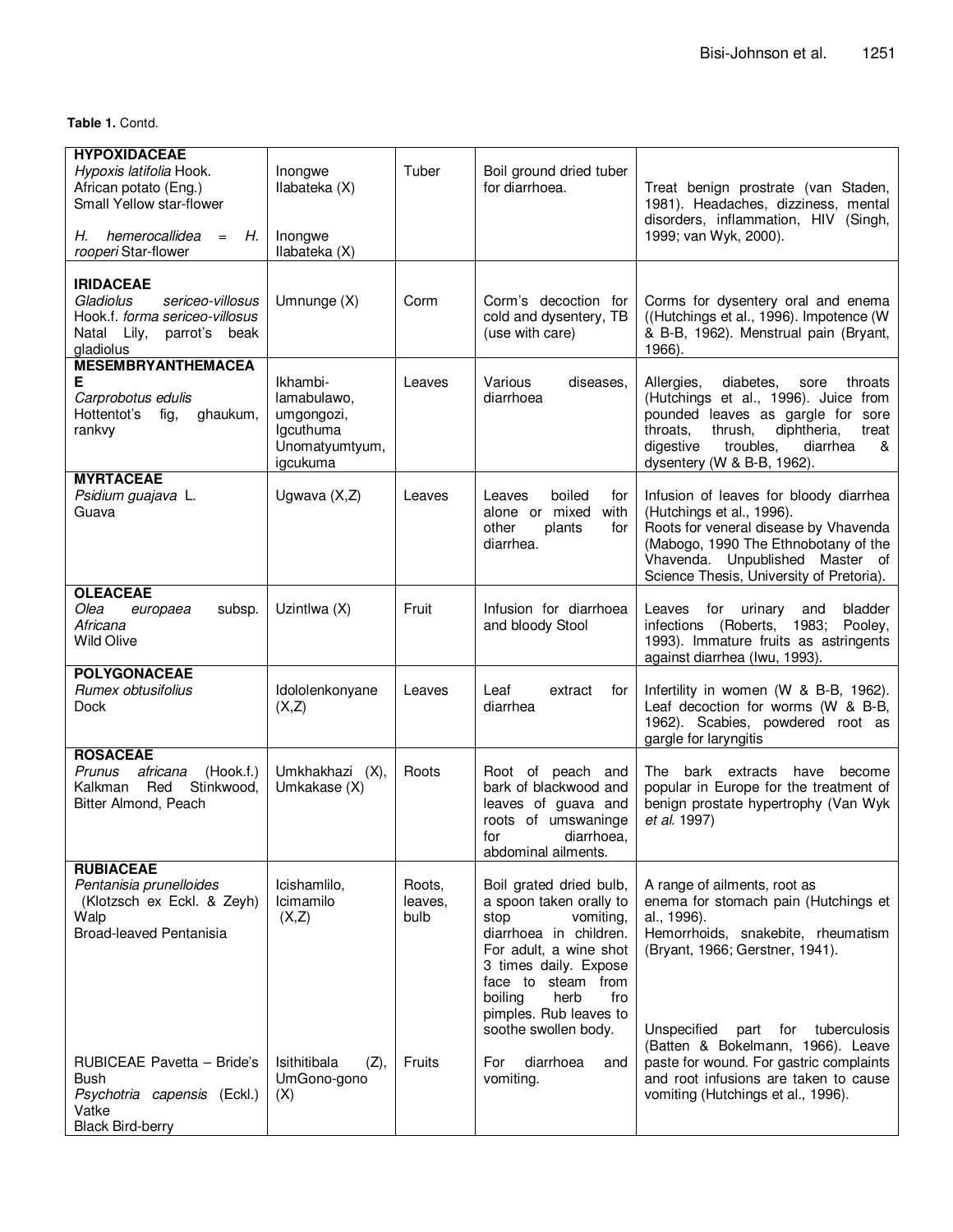## **Table 1.** Contd.

| <b>SAPINDACEAE</b><br>Atalaya –<br>Krantz Ashes<br>pauciflorus<br>Hippobromus<br>(L.f.) Radilk.<br>False Horsewood                | Ulwathile $(X)$                                                  | Bark,<br>root.<br>leaves     | Diarrhoea, dysentery                                                                                 | Coughs, catarrh related headaches<br>(Bryant, 1966). Eye problems (W & B-<br>B, 1962).                                                                                                                                                                  |
|-----------------------------------------------------------------------------------------------------------------------------------|------------------------------------------------------------------|------------------------------|------------------------------------------------------------------------------------------------------|---------------------------------------------------------------------------------------------------------------------------------------------------------------------------------------------------------------------------------------------------------|
| <b>SCOPHULARIACEAE</b><br>Physalis peruviana                                                                                      | lgquzu(X)                                                        | Leaves                       | Leaf edible, stomach                                                                                 | Leaf infusion as enema to relieve                                                                                                                                                                                                                       |
| Cape gooseberry                                                                                                                   |                                                                  |                              | disorders.                                                                                           | abdominal ailment in children (W & B-<br>B, 1962). Treat high blood pressure,<br>diabetes (W $\&$ B-B, 1962).                                                                                                                                           |
| <b>SOLANACEAE</b>                                                                                                                 |                                                                  |                              |                                                                                                      |                                                                                                                                                                                                                                                         |
| Solanum aculeastrum Dun<br>Apple of Sodom,<br>poison<br>apple, Goat apple                                                         | Umthuma $(X,Z)$                                                  | Fruits.<br>roots.<br>leaves. | Fruit decoction orally<br>haemorrhoids &<br>for<br>fruit<br>dysentery,<br>as<br>enema for diarrhoea. | Fruit pulp as enema. Rheumatism,<br>ringworm in cattle (Pooley, 1993). Root<br>& leaves for coughs, fever, sore<br>throats, colic, indigestion, abdominal<br>pain, venereal diseases (W & B-B,<br>1962; Kokwaro, 1976).                                 |
| <b>VERBENACEAE</b><br>Clerodendrum<br>glabrum<br>$E$ .mey = $C$ .<br>rehmannii<br>Cat's Whiskers or Verbena<br>Tree or Tinderwood | Umqangazani<br>Ugangazana (X),<br>iNunkisigaga(X)<br>Umqangazane | Leaves                       | Bloody<br>stool.<br>chest<br>infections.                                                             | (Roberts,<br>1990).<br>Snakebite<br>Leaf<br>infusion for intestinal parasites (W & B-<br>1962).<br>В.<br>Leaf<br>and<br>root<br>0f<br>Cymbopogon marginata (Steud.)<br>for<br>threadworms,<br>roundworms,<br>cough,<br>fevers (Hutchings et al., 1996). |

**KEY:**  $X = Xhosa$ ;  $Z = Zulu$ ;  $W & B-B = Watt$  and Breyer-Brandwijk (1962).

2005; Levy, 2005; Obi et al., 2007) and the need for the discovery of lasting and sustainable therapy to combat diseases such as HIV/AIDs, malaria and cancer which have defied available treatments has led to a paradigm shift to natural herbal product for succor.

This study documented a diverse list of plants used as remedy for diarrhoea in ORTDM. Previous reports have also linked some of the plants encountered in the course of this survey with remedy of diarrhoea, dysentery or stomach ailments (Bigalke, 1967; Hutchings, 1989; Van Wyk and Gericke, 2000; Van Wyk and Wink, 2004; Watt and Breyer-Brandwijk, 1962). The parts of the plants commonly used were roots and leaves. The problem of inconsistent dosaging is a critical set back which is crucial in the standardization of medicinal plants. Another factor which may impact on the traditional therapy standardization is the work place hygiene and the quality of water used in preparation particularly with cold extraction. Most of the traditional healers boast of treating some ailments that have defied modern medical practice. While some of the healers embrace the idea of both western medicine and traditional medicine complementting each other, a few others do not. Some of the traditional healers tend to hide the information on plants used for different ailments largely for fear of losing patronage to the investigators or interested persons. By way of mystifying the native trade, the vast majority of plants are collected from the wild and cultivation of the plants is often not encouraged by the traditional healers. Some participants believed that cultivated plants would

have been attacked by evil spirit and hence will not be potent for use. This is similar to the findings of Keirungi and Fabricius (2005). Scientific evaluations of the therapeutic claims as well as toxicological data are still underprovided for many of the plant species. This study forms the basis for microbiological and phytochemical research on selected diarrhoeal medicinal plants and work is in progress.

In the course of this study, some unsustainable methods of harvesting of medicinal plants were observed. For instance, root excavation and bark striping of plants which pose a threat to the continued existence of plants were used to harvest plants such as Pelargonium sidoides and Acacia spp. These two methods have been reported as most harmful harvesting methods for plants (Akerele et al., 1991; Cunningham et al., 2002). The tendency for extinction of scavenged species is obviously going by the unsustainable handling and the habit of not cultivating medicinally valuable species. For conservation to be effected, planting of designated valuable herbal plants in small gardens in the homesteads is strongly recommended. Also, large scale farming of commercially viable plants should be encouraged whilst scientists are implored to undertake studies on various factors affecting growth of plants such as soil conditions, temperature and seasonal variations and disseminate best propagation methods. Conclusively, it is pertinent for scientists to urgently salvage this cheap and alternative health care system from extinction, help preserve indigenous knowledge and conserve nature.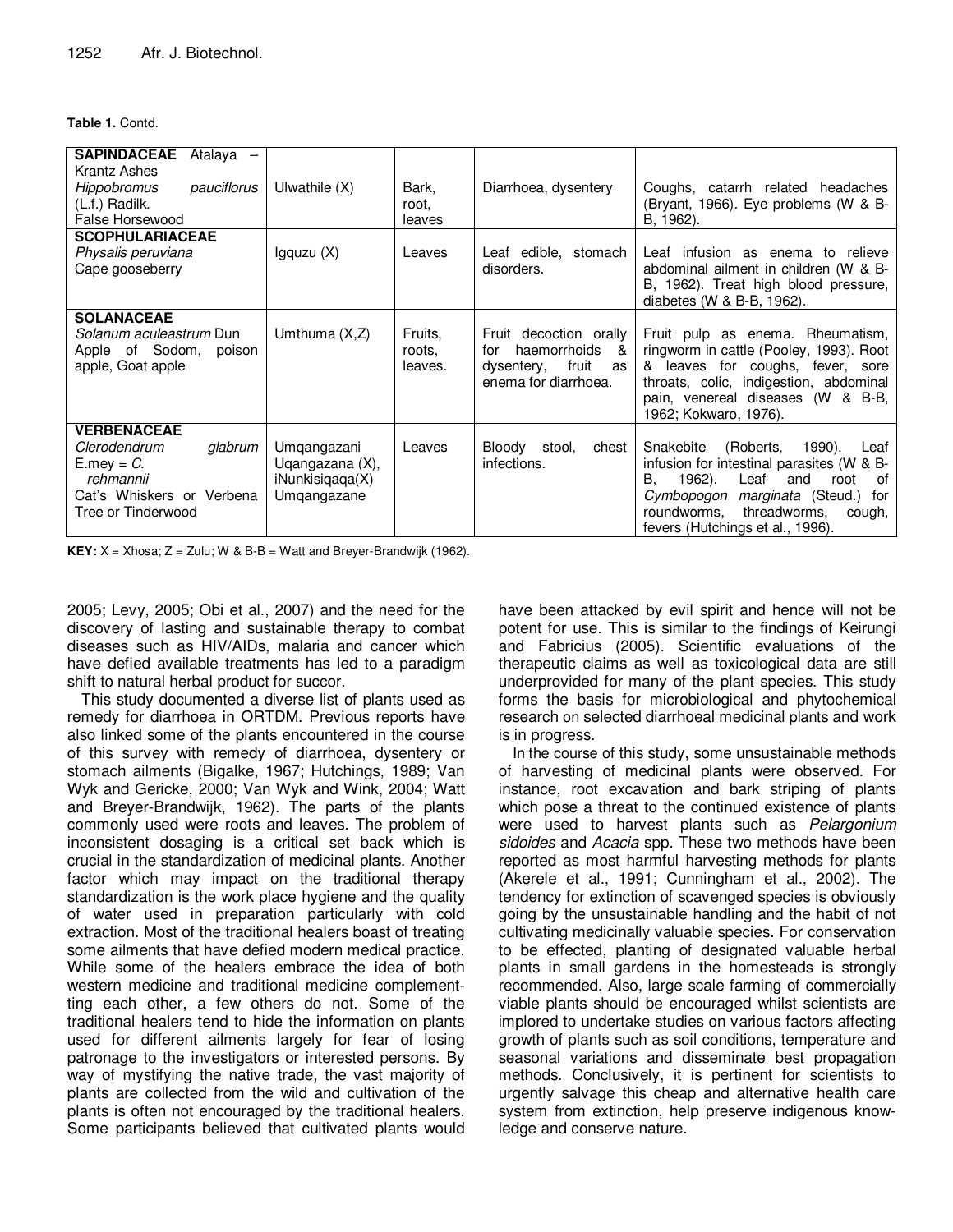#### **ACKNOWLEDGEMENTS**

The authors wish to appreciate all those who assisted during the survey particularly in the translation of local plant names and communications with traditional healers: Prof Lamla (Anthropology Department, WSU), Mr David Wopula, Ms Thuli Jaca and Natasha. The assistance of Dr Immelman and Mrs Cloete in plant identification is highly appreciated. We also acknowledge the warm reception of the rural dwellers and most especially the traditional healers who willingly parted with their indigenous knowledge.

#### **REFERENCES**

- Archer BN, Cengimbo A, De Jong GM, Keddy KH, Smith AM, Sooka A, Ntshoe G, Blumberg L (2009), Cholera outbreak in South Africa: preliminary descriptive epidemiology on laboratory-confirmed cases, 15 November 2008 to 30 April 2009. Communicable Diseases Surveillance Bulletin; 7(2). Available from www.nicd.ac.za/ pubs/ survbull/ 2009/CommDisBullMar09.pdf
- Akerele O (1988). Medicinal plants and primary healthcare: an agenda for action. Fitoterapia, 59: 355-363.
- Akerele O, Heywood V, Synge H (1991). The conservation of medicinal plans; Proc. International consultation 21-27 march 1988; Chiang Mai, Thailand. Cambridge University Press.
- Alekshun MN, Levy SB (2007). Molecular Mechanisms of Antibacterial Multidrug Resistance Cell. 128: 1037-1050.
- Batten A, Bokelman H (1966). Wild Flowers of the Eastern Cape. Books of Africa, Cape Town.
- Bhat RB, Jacobs TV (1995). Traditional herbal medicine in Transkei. J. Ethnopharmacol. 48: 7-12.
- Bigalke EH (1967). A list of plants used medicinally in the following districts of Transkei: Bizana, Flagstaff, Libode, Lusikisiki, Qumbu: East London Museum Unpublished.
- Bisi-Johnson MA, Kolawole DO, Shittu AO (2005). Epidemiological analysis of clinical isolates of Staphylococcus aureus in Ile-Ife, Nigeria. Pak. J. Biol. Sci. 8(7): 1016-1020.
- Bodeker G (1994). Traditional health knowledge and Public policy. Nat. Res. 30(2): 5-16.
- Bryant AT (1966). Zulu Medicine-men. C. Struik, Cape Town (originally published in 1909 in the Annals of the Natal Museum).
- Cawe SG, Moll EJ, Mckenzie B (1994). An evaluation of the phytochronological classification of the forests of Transkei. In: Seyani JA and Chikuni AC (eds.) Proc. XIIIth Plenary Meeting AETFAT, Malawi 2: 1043-1059.
- Cohen J (2006). Infectious disease. Extensively drug-resistant TB gets foothold in South Africa. Science, 314(5798): 419-420.
- Cunningham AB (1993). Ethics, ethnobiological research and biodervisty. WWF-World Wide Fund for Nature (formerly World Wildlife Fund), Gland, Switzerland.
- Cunningham AB, Ayuk E, Franzel S, Duguma B, Asanga C (2002). An economic evaluation of medicinal tree cultivation: Prunus africana in Cameroon. Peoples and Plants Working Paper 10, UNESCO, Paris.
- Davis C, Parsons P (2002). Growing Milkweed, a plant with prospective anti-cancer properties: A review of the medicinal potential of members of the Euphorbiaceae family. RIRDC Publication No 02/001. RIRDC Project No DAQ-281A. (https://rirdc.infoservices.com.au/downloads/02-001.pdf). Accessed 12 November 2009.
- Declaration on Traditional Medicine being an undertaking by Ministers of Health attending the  $57<sup>th</sup>$  session of the WHO Regional Committee for Africa.
- (http://www.afro.who.int/trm/declaration\_on\_traditional\_medicine.pdf) accessed 27 April 2009).

Dold AP, Cocks ML (2001). Traditional veterinary medicine in the Alice district of the Eastern Cape Province, South Africa. S Afr. J. Sci. 97: 375-379.

- Eastern Cape Department of Health (ECDOH) (2009). Large drop in Eastern Cape diarrheoa statistics. Available from<br>http://www.ecdoh.gov.za/press\_releases/ 509/Large\_drop in http://www.ecdoh.gov.za/press\_releases/ 509/Large\_drop in Eastern Cape diarrheoa\_ statistics/29\_January\_2009.
- Ekpo OE, Pretorius E (2007). Asthma, Euphorbia hirta and its antiinflammatory properties. S Afr. J. Sci. 103: 201-203.
- Gerstner J (1941). A preliminary checklist of Zulu names with short notes. Bantu Studies 15: 277-301.
- Gerstner J (1939). A preliminary checklist of Zulu names of plants with short notes. Bantu Stud. 13(1): 47-64, (2):131-149, (4): 307-326.
- Hamayun M, Khan MA, Begum S (2003). Marketing of medicinal plants of Utror-Gabral Valleys, Swat, Pakistan. J. Ethnobot. Leaflets, SIUC, USA.
- Henninger N, Snel M (2002). Where Are the Poor? Experiences with the Development and Use of Poverty Maps. Washington, D.C.; World Resources Institute and UNEP/GRID-Arendal. http://www.britannica.com/EBchecked /topic/ 176933/Eastern-Cape
- Hutchings A (1989). Observations on plant usage in Xhosa and Zulu medicine. Bothalia 19: 225-235.
- Hutchings A, Scott AH, Lewis G, Cunningham AB (1996). Zulu<br>Medicinal Plants. An Inventory. (1<sup>st</sup> edn). University of Natal Press, Private Bag X01, Scottsville 3209.
- Iwu MM (1993). Handbook of African Medicinal Plants CRC Press, Inc.
- Jacot Guillardmod A (1971). Flora of Lesotho. Cramer, Lehre.
- Jones KDJ, Hesketh T, Yudkin J (2008). Extensively drug-resistant tuberculosis in sub- Saharan Africa: an emerging public-health concern. Trans. R. Soc. Trop. Med. Hyg. 102: 219-224.
- Kambizi L, Afolayan AJ. (2008). Extracts from Aloe ferox and Withania somnifera inhibit Candida albicans and Neisseria gonorrhoea. Afr. J. Biotechnol. 7(1): 012-015.
- Keirungi J, Fabricius C (2005). Selecting medicinal plants for cultivation at Nqabara on the Eastern Cape Wild Coast, South Africa. Res. Action S Afr. J. Sci. 101: 497-501.
- Kokwaro JO (1976). Medicinal Plants of East Africa. East African Literature bureau, Nairobi.
- Levy SB (2005). Antibiotic resistance-the problem intensifies. Adv. Drug Deliv. Rev. 57: 1446-1450.
- Mucina L, Rutherford MC (Eds.) (2006). The Vegetation of South Africa, Lesotho and Swaziland. Strelitzia, Vol. 19. South African National Biodiversity Institute, Pretoria.
- Obi CL, Ramalivhana J, Momba MNB, Onabolu B, Igumbor JO, Lukoto M, Mulaudzi TB, Bessong PO, Jansen van Rensburg EL, Green E, Ndou S (2007). Antibiotic resistance profiles and relatedness of enteric bacterial pathogens isolated from HIV/AIDS patients with and without diarrhoea and their household drinking water in rural communities in Limpopo Province South Africa. Afr. J. Biotechnol. 6(8): 1035-1047.
- Pooley E (1993). The Complete Field Guide to Trees of Natal Zululand and Transkei. (1<sup>st</sup> edn). Natal Flora Publication Trust. C/o Natal Herbarium Botanic Gardens Road, Durban 4001. p. 512.
- Pooley E (1998). A Field Guide to Wild Flowers Kwazulu-Natal and the Eastern Region.(1<sup>st</sup> edn). Natal Flora Publication Trust. C/o Natal Herbarium Botanic Gardens Road, Durban 4001.
- Pujol J (1990). Natur Africa: The Herbalist handbook. Jean Pujol Natural Healers Foundation, Durban.
- Roberts M (1983). Book of Herbs. Jonathan Ball, Bergvlei, Cape Town.
- Roberts M (1990). Indigenous Healing Plants. Southern Book Publishers, Halfway House.
- Rood B (1994). Uit die veldapteek. Tafelberg Publishers, Cape Town.
- Schlage C, Mabula C, Mahunnah RLA, Heinrich M (1999). Medicinal Plants of the Washambaa (Tanzania): Documentation and Ethnopharmacological Evaluation. Plant Biol. 2: 83-92.
- Silayo A, Ngadjui BT, Abegaz BM (1999). Homoisoflavonoids and stilbenes from the bulbs of Scilla nervosa subsp. rigidifolia. Phytochemistry, 52(5): 947-955.
- Singh Y (1999). Hypoxis: yellow stars of horticulture, folk remedies and conventional medicine. Veld & Flora 85: 123-125.
- STATSSA. Statistics South Africa (2001). Census 2001: Census in brief/Statistics South Africa. Pretoria: Statistics South Africa, 2003 Previous title: The people of South Africa: Population census 1996: Census in Brief, 1998 108p. [Report No: 03-02-03(2001)] (http://www.statssa. gov.za/census01/html/default.asp) accessed 16